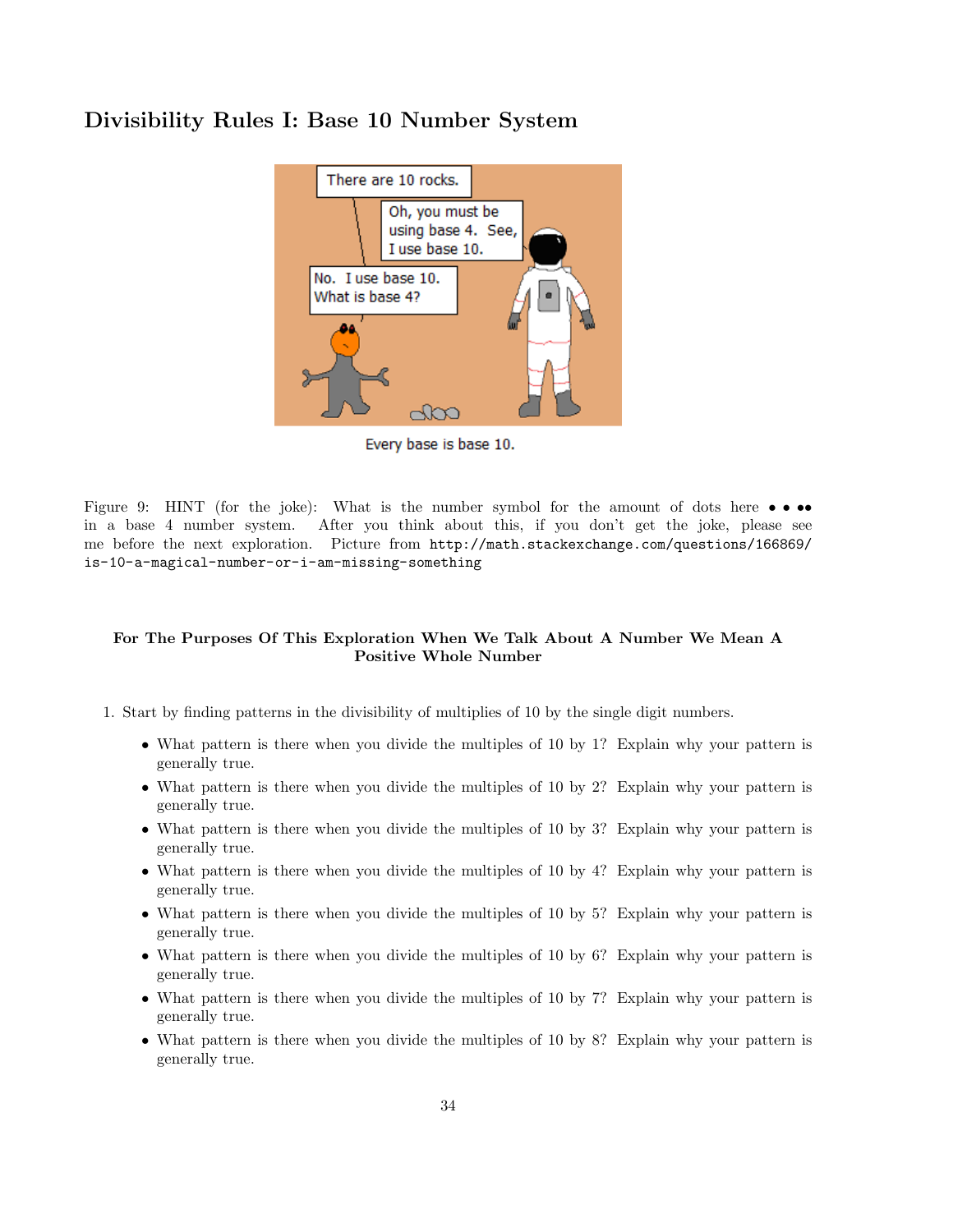• What pattern is there when you divide the multiples of 10 by 9? Explain why your pattern is generally true.

Having complete and detailed explanations to the questions in (1) is extremely important, because we will use them in the rest of the exploration.

- 2. Use your results from the last question to determine, and then explain, the pattern for dividing powers of 10 (i.e.  $10^1, 10^2, 10^3, \ldots$ ) by the numbers  $1, 2, 3, 4, 5, 6, 7, 8, 9$  respectively.
- 3. If you spend enough time out on the mean streets of any major city you'll hear a lot of things. Some of these things are true, and some are not. The last time I was out on the mean streets I heard a rule about dividing a number by 9. The rule I heard was

A positive whole number is divisible by 9 if the number equal to the sum of the digits is divisible by 9.

Is this rule true (in general)? If you think this is true then explain why deductively. (Hint: What do the digits of a number represent?)

4. The last time that I was standing in line in a grocery store I saw a tabloid whose cover story was a rumor about a rule that celebrities use to determine whether a number is divisible by 3. The rule in the story was

A positive whole number is divisible by 3 if the number equal to the sum of the digits is divisible by 3.

Is this rule true (in general)? If you think this is true then explain why deductively. (Hint: Again, what do the digits of a number represent?)

- 5. Hearing and reading about these divisibility rules I started doing my own research and I found the following rules on the internet:
	- A positive whole number is divisible by 2 if the ones digit of the number is even (i.e. a multiple of 2).
	- A positive whole number is divisible by 5 if the ones digit of the number is either 0 or 5.
	- A positive whole number is divisible by 10 if the ones digit is 0.

The website on which I found these rules didn't have any explanations about why they are true, so I'm skeptical (don't believe everything you read online), are these rules true (in general)? If you think each is true then explain why deductively.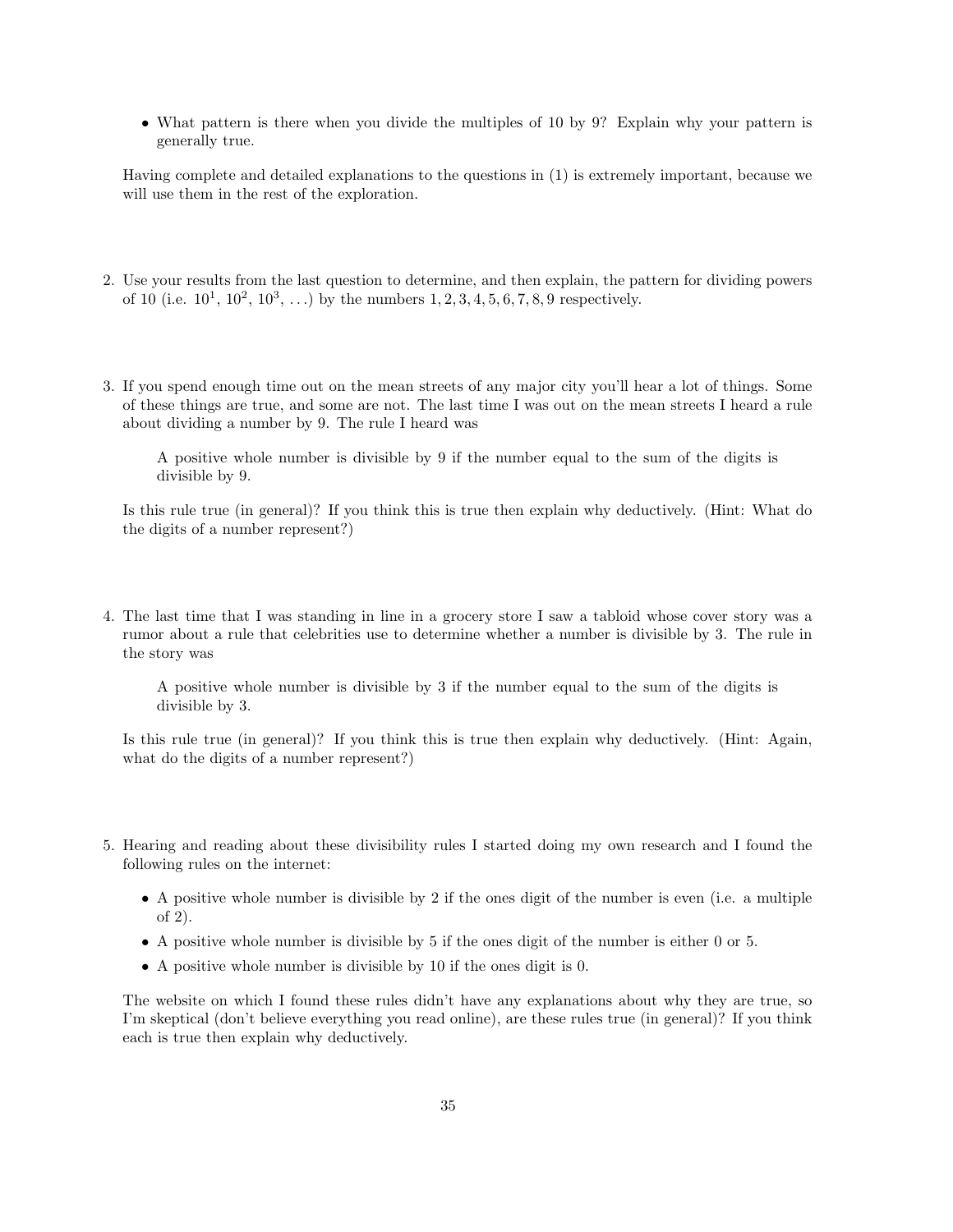6. What number(s) x, if any, can you find a divisibility rule for that will be of the form

A positive whole number is divisible by  $x$  if the number formed by the tens digit and the ones digit of that number is divisible by x.

Explain. (NOTE: When I say "he number formed by the tens digit and the ones digit of that number" I mean the number you get by only looking at those digits, for example if we start with the number 2014 then the number formed by the tens digit and the ones digit is 14.)

7. What number(s) x, if any, can you find a divisibility rule for that will be of the form

A positive whole number is divisible by  $x$  if the number formed by the hundreds digit, the tens digit, and the ones digit of that number is divisible by x.

Explain. (NOTE: When I say "the number formed by the hundreds digit, the tens digit, and the ones digit of that number " I mean the number you get by only looking at those digits, for example if we start with the number 51987 then the number formed by the hundreds digit, the tens digit, and the ones digit is 987.)

8. What number(s) x, if any, can you find a divisibility rule for that will be of the form

A positive whole number is divisible by  $x$  if the number formed by taking the sum of twice the tens digit and the ones digit of that number is divisible by x.

Explain. (NOTE: When I say "the number formed by taking the sum of twice the tens digit and the ones digit of that number" I mean, for example, if we start with the number 2014 then we take twice the tens digit, so  $2 \times 1 = 2$ , and the ones digit 4, and add them together to get  $2 + 4 = 6$ .

9. What number(s) x, if any, can you find a divisibility rule for that will be of the form

A positive whole number is divisible by x if the number formed by taking the sum of four times the hundreds digit, twice the tens digit, and the ones digit of that number is divisible by x.

Explain. (NOTE: When I say "the number formed by taking the sum of four times the hundreds digit, twice the tens digit, and the ones digit " I mean, for example, if we start with the number 51987 then we take four times the hundreds digit, so  $4 \times 9 = 36$ , twice the tens digit, so  $2 \times 8 = 16$ , and the ones digit 7, and add them together to get  $36 + 18 + 7 = 61$ .

10. Find a divisibility rule for 6, and explain why your rule is generally true.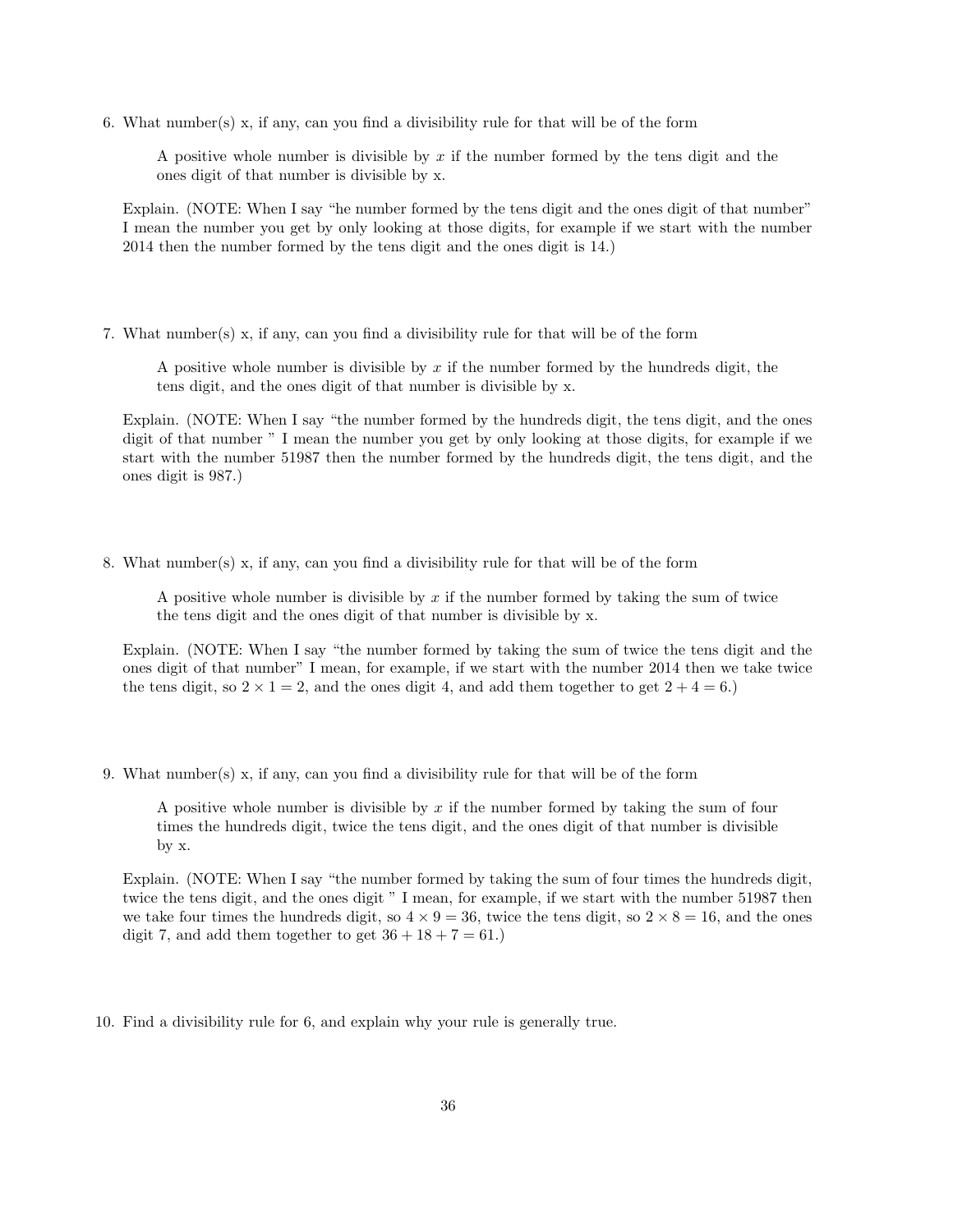Test Your Understanding: The real test of your comprehension of concepts is the ability to apply them to new questions (in education circles we call this transferring the knowledge you've acquired). Use the questions below to help you determine the extent to which you have mastered the concepts and ideas we've explored above. Answers accompanied by detailed explanations are the only type of answers that count for anything.

(A) What is special about the numbers 2, 5, and 10 that allows us to determine whether a number (which could potentially have a lot of digits) is divisible by them by focusing on only the ones digit? (Isn't it crazy that we know that the number

352135768298720938092874098274097092247295702972750197520935208529857272095725729054194304169436430418

is divisible by 2, and is not divisible by 5, or by 10 by only looking at one of the one hundred and one digits in the number?)

- (B) Find a divisibility rule for 7, and explain why your rule is generally true.
- (C) Find a divisibility rule for 11, and explain why your rule is generally true.
- (D) What number(s) x, if any, can you find a divisibility rule for that will be of the form

A positive whole number is divisible by x if the number formed by the ten-thousands digit, the thousands digit, hundreds digit, the tens digit, and the ones digit of that number is divisible by x.

Explain your conclusion with deductive reasoning. (NOTE: When I say "the number formed by the ten-thousands digit, the thousands digit, hundreds digit, the tens digit, and the ones digit of that number " I mean the number you get by only looking at those digits, for example if we start with the number 36251987 then the number formed by the ten-thousands digit, the thousands digit, hundreds digit, the tens digit, and the ones digit is 51987.)

(E) Determine if the following divisibility rule is generally valid. If you determine that it is not generally valid then find a number that it fails to account for, but if you determine that it is generally valid, then explain why with deductive reasoning.

A positive whole number is divisible by 37 if the number formed by adding the digits in blocks of three from right to left is divisible by 37.

(NOTE: When I say "the number formed by adding the digits in blocks of three from right to left" I mean the number you get by breaking the number up and adding as in the following examples, 653, 272 is divisible by 37 because  $653 + 272 = 925$ , and  $925$  is divisible by 37.)

- (F) Consider dividing numbers by 11.
	- (i) Notice that  $1 \div 11 = 0R1$ ,  $100 \div 11 = 9R1$ ,  $10000 \div 11 = 909R1$ ,  $1000000 \div 11 = 90909R1$ . Explain why in general it will be true that every even power of 10 (i.e.  $10^0$ ,  $10^2$ ,  $10^4$ ,  $10^6$ ,  $10^8$ ,...) will have a remainder of 1 when divided by 11.
	- (iI) For the odd powers of 10 consider that we can think of  $10 \div 11 = 0R10$  as the same thing as  $10 \div 11 = 1R - 1$ ,  $1000 \div 11 = 90R - 1$ ,  $100000 \div 11 = 9090R - 1$ . Explain why in general it will be true that every odd power of 10 (i.e.  $10^1$ ,  $10^3$ ,  $10^5$ ,  $10^7$ ,  $10^9$ ,...) will have a remainder of 10 when divided by 11, and we can think of this as the same things as a remainder of -1 if the total number of groups of eleven we have is one more than if the remainder is 10.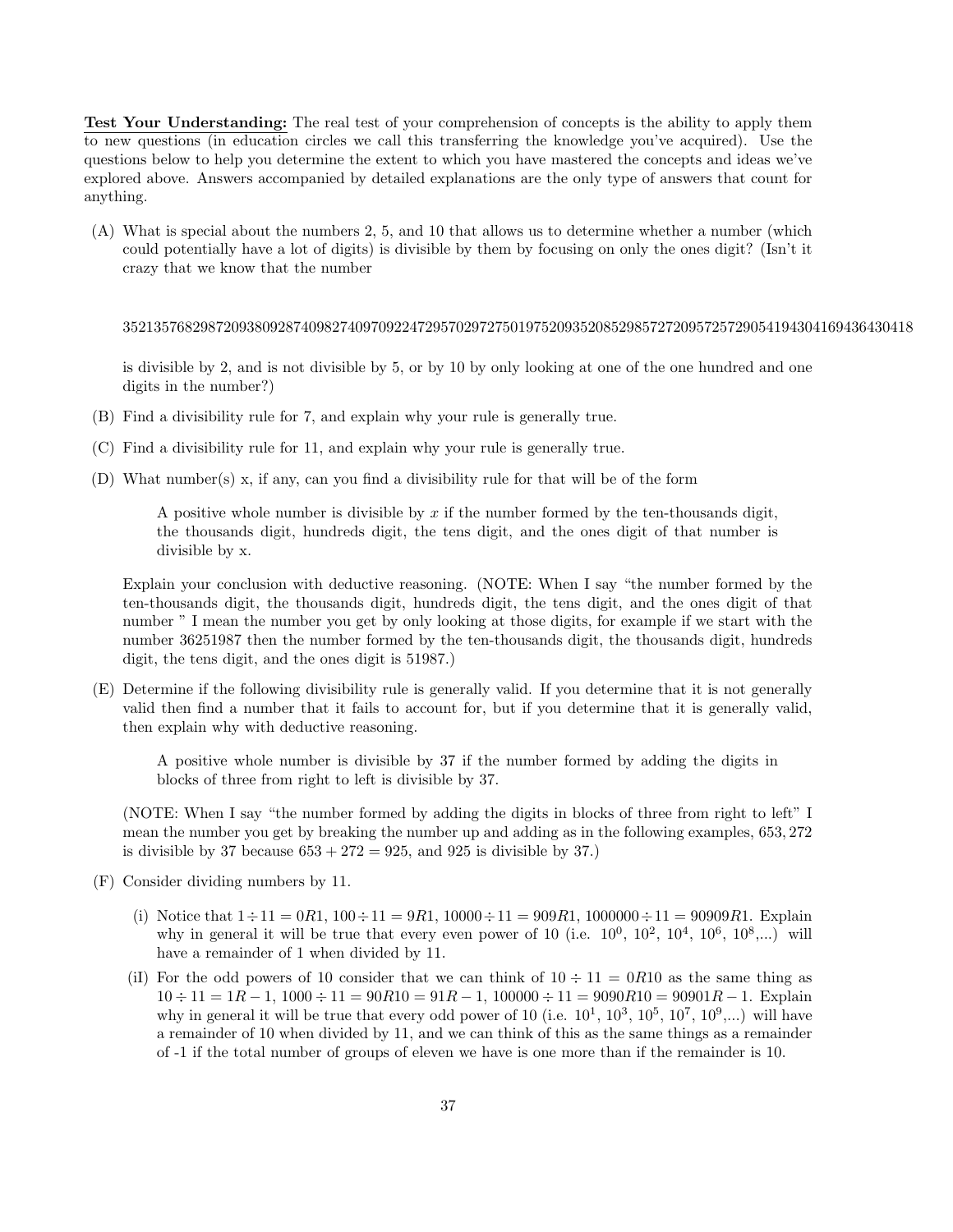(iii) Use what you've shown in the first two parts of this question to explain why the following divisibility rule for 11 is generally true.

If the alternating sum of the digits of a positive integer is divisible by 11, then the original number is divisible by 11.

Explain your conclusion with deductive reasoning. (NOTE: When I say "the alternating sum of the digits of a positive integer " I mean the number you get by adding the digits where you alternate the sign, for example if we start with the number  $918,082$  then since  $9-1+8-0+8-2=22$ which is divisible by 11, then the original number is also divisible by 11 (918,  $082 \div 11 = 83,462$ ).

- (G) Find a divisibility rule for 1024, and explain why your rule is generally true.
- (H) Consider the rule below for divisibility by 7 (which should be different than the rule you found in a previous question). Explain why this rule holds true.

To find out if a number is divisible by 7, take the last digit, double it, and subtract it from the rest of the number. If you get an answer divisible by 7 (including zero), then the original number is divisible by seven. (NOTE: If you don't know the new number's divisibility, you can apply the rule repeatedly until you can make a determination.)

(I) We have seen two general examples of types of divisibility rules. One type has been of the sort where you can determine if a number's divisibility by just considering the divisibility of a number formed by some of the original numbers digits. (You explored this type of divisibility rule in questions 4, 5, and 6 of the exploration.) A second type has been of the sort you explored where you can determine a number's divisibility by doing a calculation with the digits of the number, and look at the divisibility of the number you get out of that calculation. (You explored this type of divisibility rule in questions 3,4,8, and 9 of the exploration from class.) For this question consider representing numbers in a base 6 number system, and find one divisibility rule of each of these types.